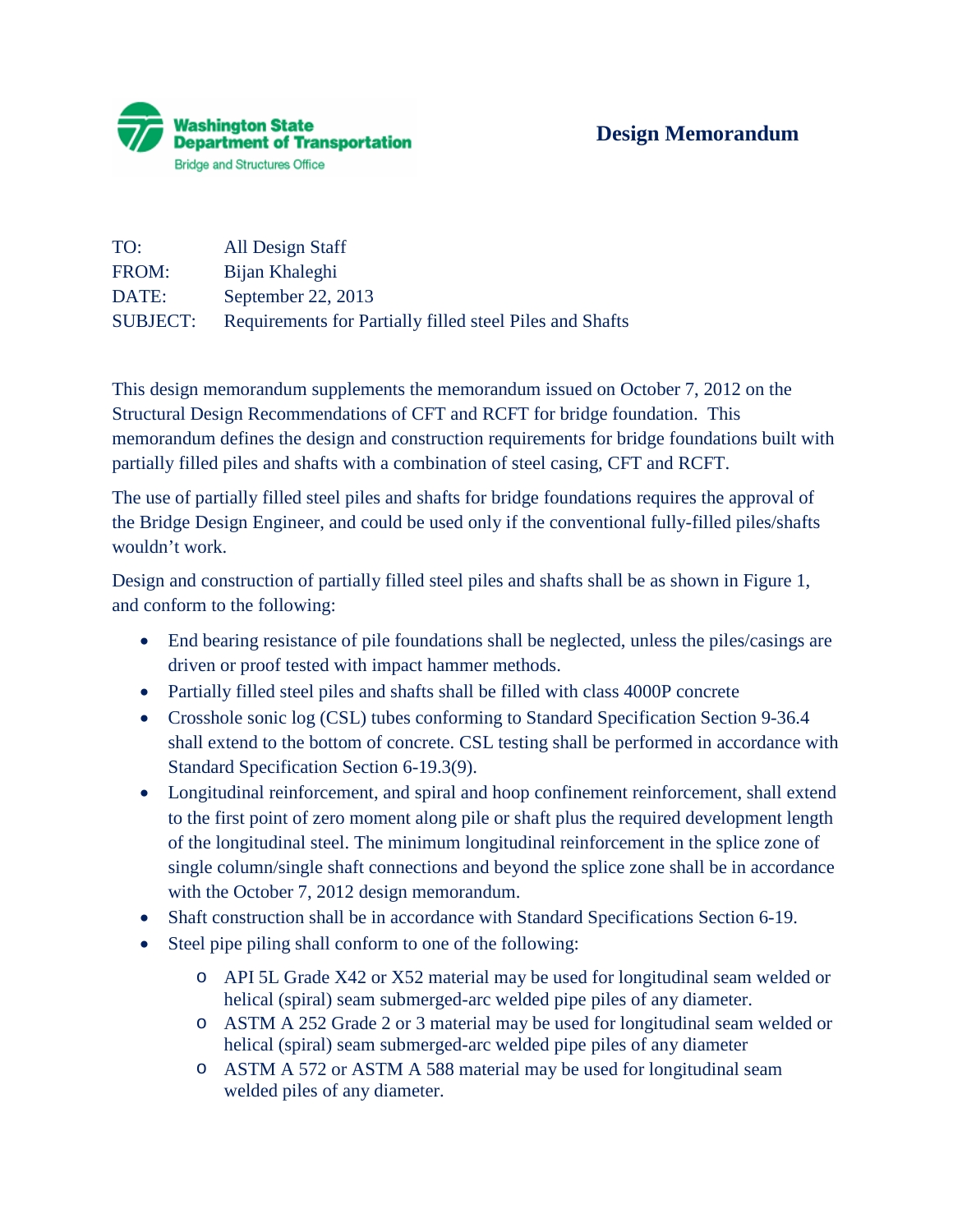- o The grade of pipe piling shall meet or exceed the grade specified above or as shown in the Plans.
- For the fabrication of helical (spiral) seam submerged-arc welded pipe piles, the maximum radial offset of strip/plate edges shall be 1/8 inch. The offset shall be transitioned with a taper weld and the slope shall not be less than a 1 in 2.5 taper. The weld reinforcement shall not be greater than  $3/16$  inches and misalignment of weld beads shall not exceed 1/8 inch.
- Welding for ASTM A 252 pipe shall conform to AWS D1.1/D1.1M, latest edition, Structural Welding Code, except that all weld filler metal shall be low hydrogen material selected from Table 4.1 in AASHTO/AWS D1.5M/D1.5:2010 Bridge Welding Code. All seams and splices shall be complete penetration welds.
- Welding and joint geometry for the seam shall be qualified in accordance with AWS D1.1/D1.1M, latest edition, Structural Welding Code. The Contractor may submit documentation of prior qualification to the Engineer to satisfy this requirement.
- Nondestructive inspection (NDE) requirements for field welded splices shall be identified on the plans. The location of splices and NDE requirements shall be divided into 3 possible zones as determined by the Engineer:
	- 1. No splices permitted high stressed areas
	- 2. Splices permitted with 100% UT inspection moderately stressed areas
	- 3. Splices with no UT required visual inspection only low stressed areas
- Resistance factors for Strength and Extreme Event Limit States shall be in accordance with the October 7, 2012 design memorandum.

## **Background:**

Partially filled steel pipes and shafts have been used in WSDOT bridges such as Nooksack project, Ebey Slough project, etc. Until now we don't have a design and construction policy for this type of foundation and they are addressed on a case-by-case basis. This memorandum provides design and construction guidelines for bridge foundations built with partially filled Piles and Shafts with combination of steel casing, CFT and RCFT as shown in Figure 1.

If you have any questions regarding this policy, please contact Rich Zeldenrust at 360-705-7196 [\(ZeldenR@wsdot.wa.gov\)](mailto:ZeldenR@wsdot.wa.gov).Anthony Mizumori at 360-705-7228 [MizumoA@wsdot.wa.gov\)](mailto:MizumoA@wsdot.wa.gov), Geoff Swett at 360-705-7157 [\(SwettG@wsdot.wa.gov\)](mailto:SwettG@wsdot.wa.gov), Mike Bauer at 360-705-7190 ( [BauerM@wsdot.wa.gov\)](mailto:BauerM@wsdot.wa.gov), or Bijan Khaleghi at 360-705-7181 [\(khalegB@wsdot.wa.gov\)](mailto:khalegB@wsdot.wa.gov).

cc: Mark Gaines, Bridge Construction - 47354

Craig Boone, Bridge and Structures – 47340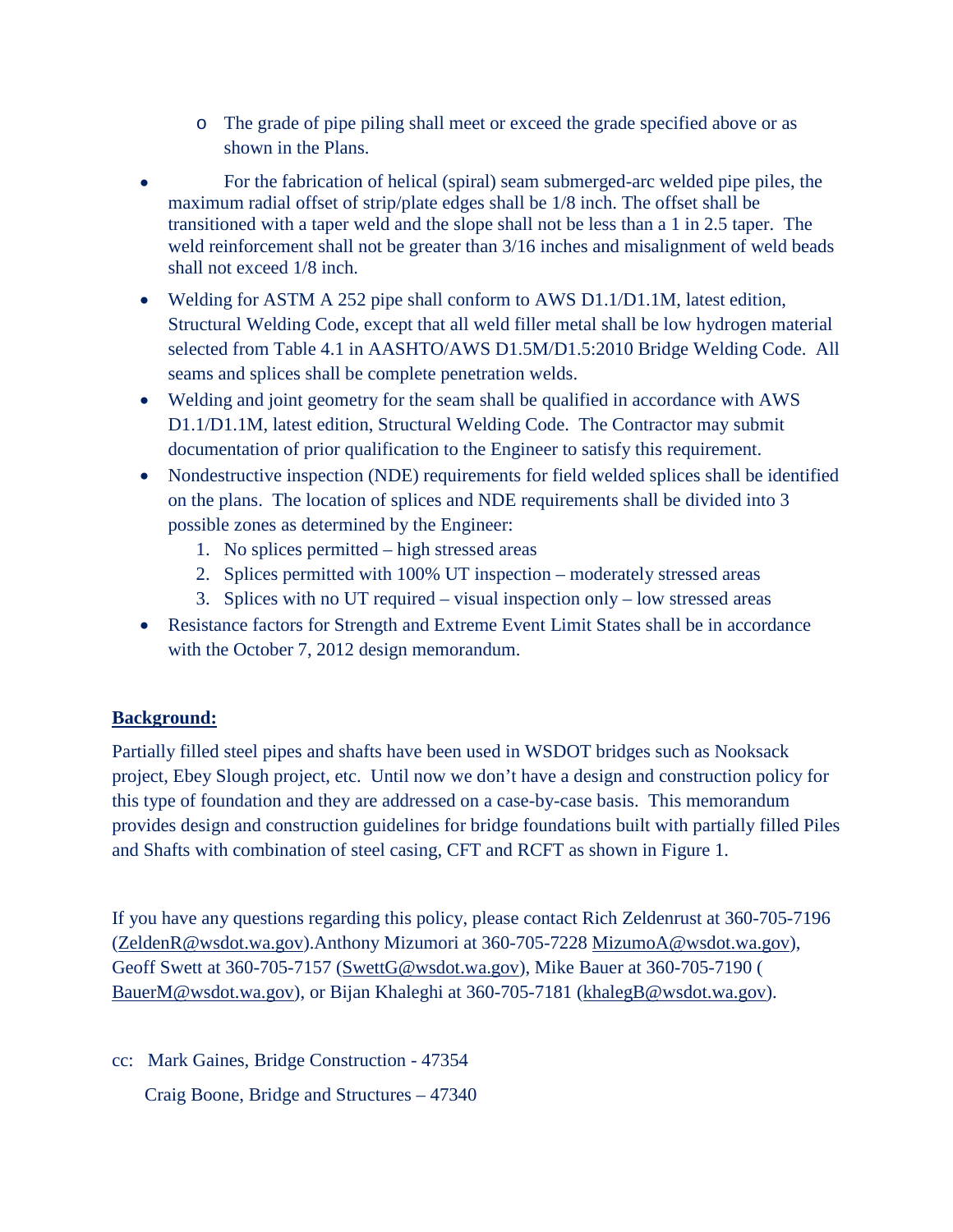

Figure 1 Partially Filled Shaft Transverse Reinforcement not shown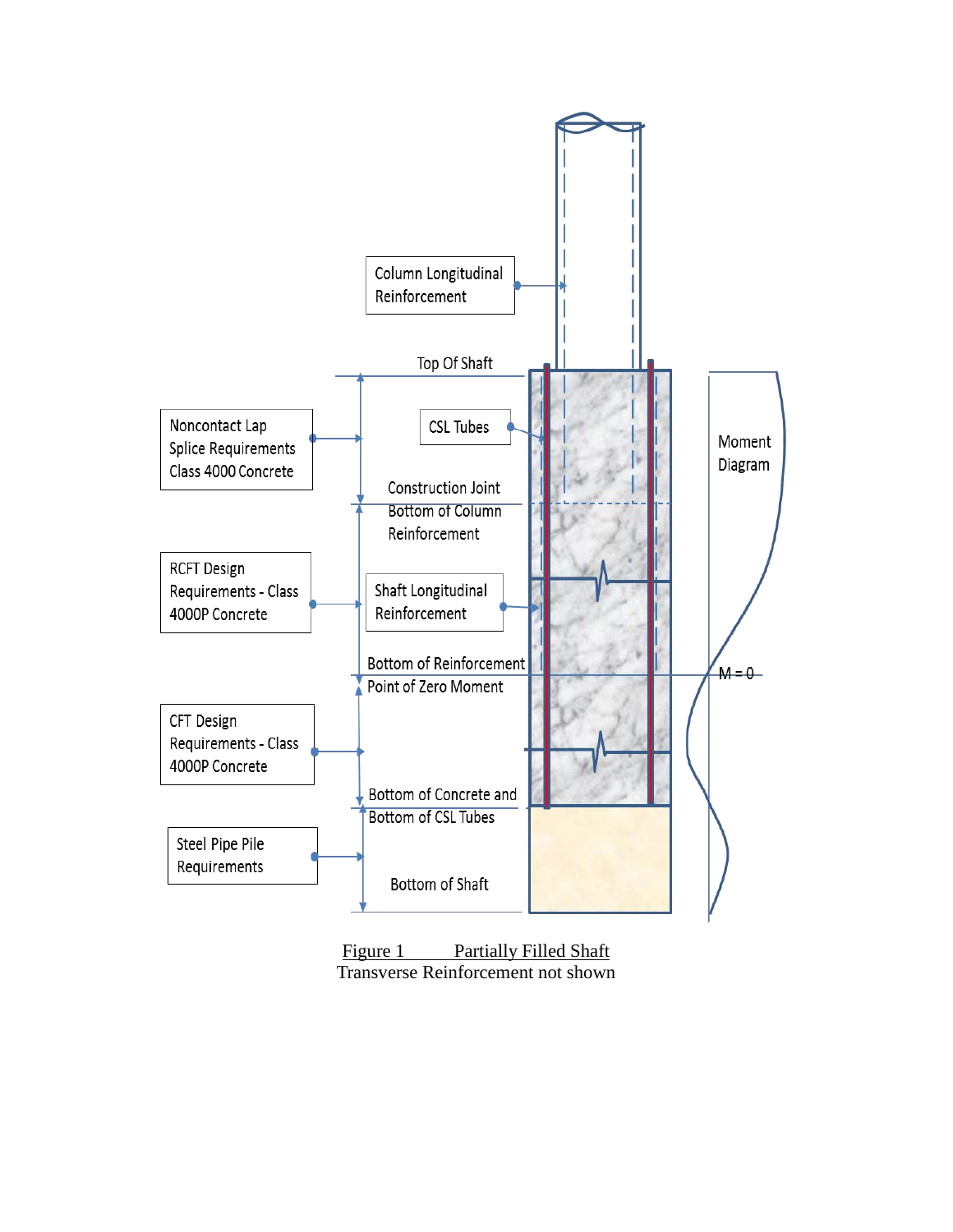## **BDM Revisions:**

## 7.11 Partially Filled Steel Piles and Shafts

Design and construction of partially filled steel piles and shafts shall be as shown in Figure 1, and conform to the following:

- End bearing resistance of pile foundations shall be neglected, unless the piles/casings are driven or proof tested with impact hammer methods.
- Partially filled steel piles and shafts shall be filled with class 4000P concrete
- Crosshole sonic log (CSL) tubes conforming to Standard Specification Section 9-36.4 shall extend to the bottom of concrete. CSL testing shall be performed in accordance with Standard Specification Section 6-19.3(9).
- Longitudinal reinforcement, and spiral and hoop confinement reinforcement, shall extend to the first point of zero moment along pile or shaft plus the required development length of the longitudinal steel. The minimum longitudinal reinforcement in the splice zone of single column/single shaft connections and beyond the splice zone shall be in accordance with the October 7, 2012 design memorandum.
- Shaft construction shall be in accordance with Standard Specifications Section 6-19.
- Steel pipe piling shall conform to one of the following:
	- o API 5L Grade X42 or X52 material may be used for longitudinal seam welded or helical (spiral) seam submerged-arc welded pipe piles of any diameter.
	- o ASTM A 252 Grade 2 or 3 material may be used for longitudinal seam welded or helical (spiral) seam submerged-arc welded pipe piles of any diameter
	- o ASTM A 572 or ASTM A 588 material may be used for longitudinal seam welded piles of any diameter.
	- o The grade of pipe piling shall meet or exceed the grade specified above or as shown in the Plans.
- For the fabrication of helical (spiral) seam submerged-arc welded pipe piles, the maximum radial offset of strip/plate edges shall be 1/8 inch. The offset shall be transitioned with a taper weld and the slope shall not be less than a 1 in 2.5 taper. The weld reinforcement shall not be greater than  $3/16$  inches and misalignment of weld beads shall not exceed 1/8 inch.
- Welding for ASTM A 252 pipe shall conform to AWS D1.1/D1.1M, latest edition, Structural Welding Code, except that all weld filler metal shall be low hydrogen material selected from Table 4.1 in AASHTO/AWS D1.5M/D1.5:2010 Bridge Welding Code. All seams and splices shall be complete penetration welds.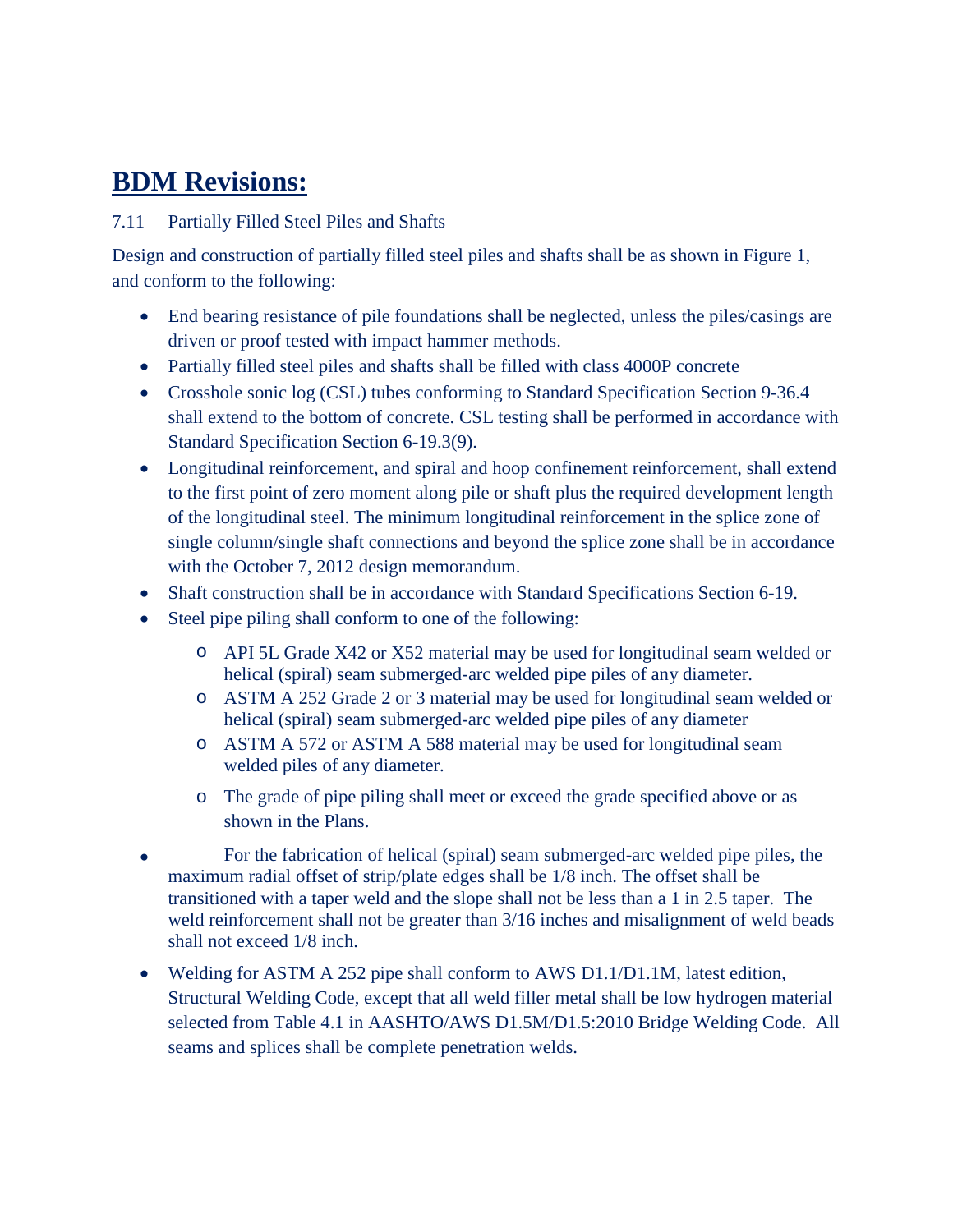- Welding and joint geometry for the seam shall be qualified in accordance with AWS D1.1/D1.1M, latest edition, Structural Welding Code. The Contractor may submit documentation of prior qualification to the Engineer to satisfy this requirement.
- Nondestructive inspection (NDE) requirements for field welded splices shall be identified on the plans. The location of splices and NDE requirements shall be divided into 3 possible zones as determined by the Engineer:
	- 1. No splices permitted high stressed areas
	- 2. Splices permitted with 100% UT inspection moderately stressed areas
	- 3. Splices with no UT required visual inspection only low stressed areas
- Resistance factors for Strength and Extreme Event Limit States shall be in accordance with the October 7, 2012 design memorandum.